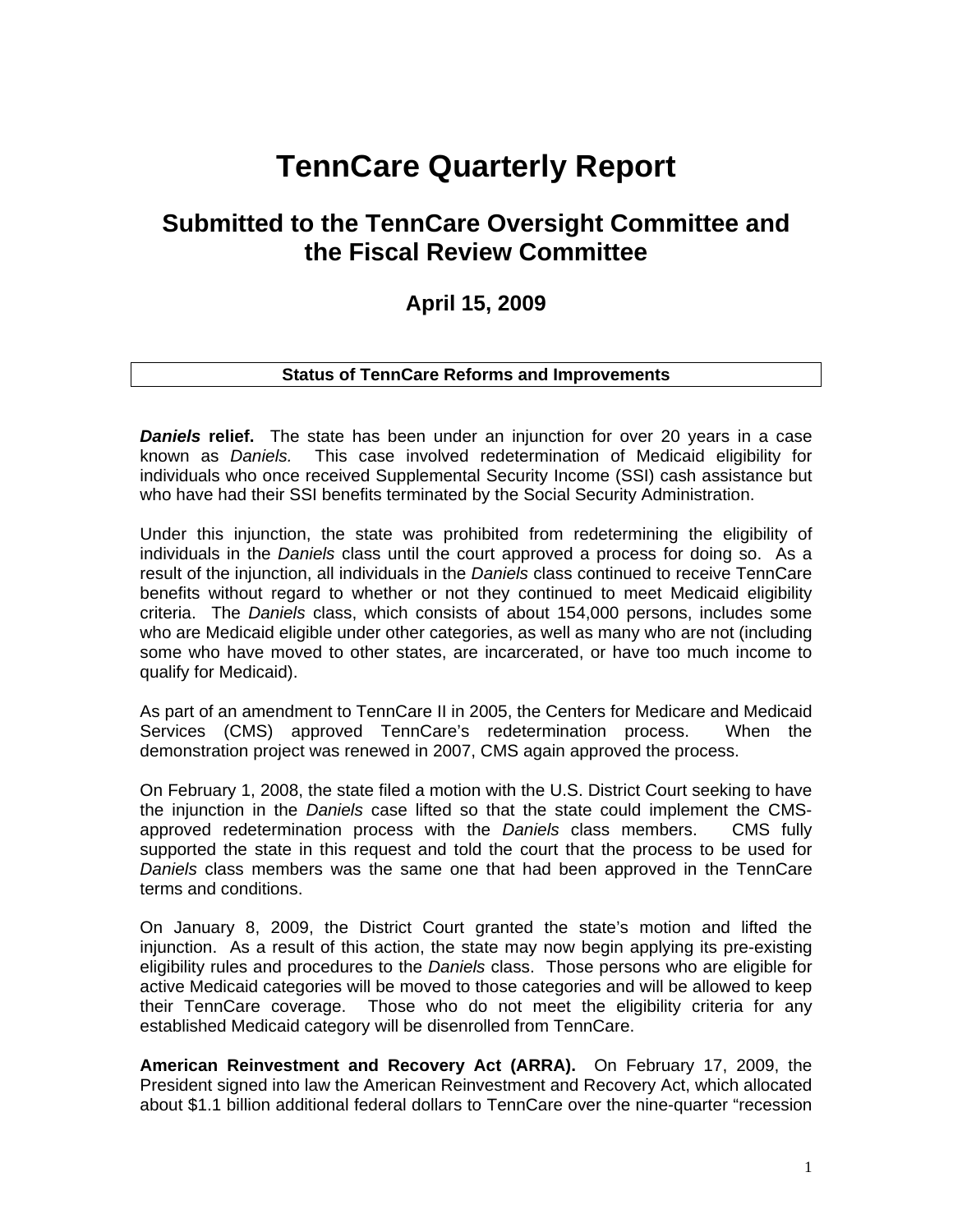adjustment period" spanning the time between October 2008 and December 2010. These funds will be instrumental in helping TennCare avoid immediate budget reductions and also adjust to the changing economic climate over a period of time.

The funds will be provided solely through an increased federal match on medical assistance payments made by TennCare. Previously, the federal match rate was about 65 percent. Under ARRA, the match rate will increase to 74 percent.

ARRA funds cannot be used to add new people to the TennCare program or to add benefits. The funds are "non-recurring," which means that they will not be available once the recession adjustment period has ended and thus cannot be used to fund the continuation of any services or eligibility enhancements that might be initiated during this period.

The Act also outlines grants to be used in implementing new Health Information Technology Extension Programs and incentive funds to help encourage providers to transition to electronic health records. TennCare is still awaiting guidance from federal officials before it is certain how that money will be best used.

**Implementation of new MCOs in East Tennessee.** The Bureau of TennCare, through two new MCOs (AmeriChoice and BlueCare), began delivering integrated behavioral and medical coverage of approximately 400,000 enrollees in East Tennessee on January 1, 2009. No significant issues were noted during the transition. The Bureau conducted daily phone calls with both AmeriChoice and BlueCare over a two week period to ensure communication and resolution of issues. The Bureau continues to work with the behavioral health providers to assist them in becoming acclimated to the new integrated model, as well as any with other providers who need a contact from the MCOs related to contracting or implementation issues.

This implementation of new MCOs in East Tennessee completed the Bureau's statewide move to MCOs that are fully at risk and that integrate medical and behavioral health care. Implementation occurred in Middle Tennessee effective April 1, 2007, and in West Tennessee effective November 1, 2008.

**Long-Term Care CHOICES program.** As stated in earlier quarterly reports, the state has been in negotiations for some time with the Centers for Medicare and Medicaid Services (CMS) regarding Amendment #7 to the TennCare waiver. This waiver amendment was originally proposed in a concept paper on July 11, 2008, with a requested approval date of December 31, 2008. On January 13, 2009, four persons from the Bureau of TennCare traveled to Baltimore to meet with CMS staff and to attempt to get resolution on what the outstanding issues were and how they should be resolved.

On February 20, 2009, the state sent a letter to the Speakers, the TennCare Oversight Committee, and the members appointed to date to the Joint Committee on Long-Term Care Oversight. The purpose of the letter was to outline progress made to date on implementing the Long-Term Care CHOICES program. Topics discussed included:

- Amendment to the TennCare Section 1115 waiver
- Amendment of the Section 1915(c) HCBS waiver
- Streamlining eligibility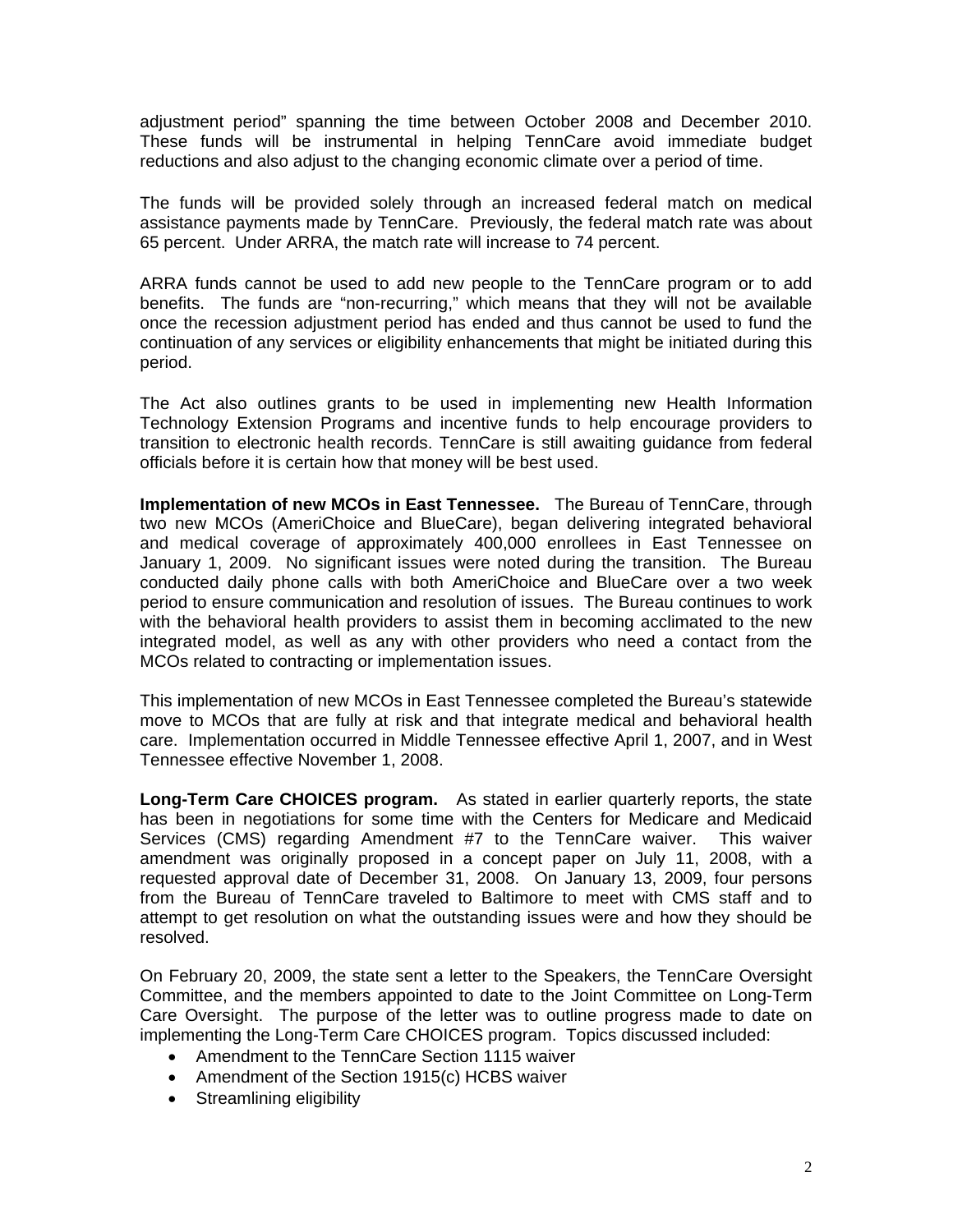- Nursing facility diversification
- Single Point of Entry (SPOE)
- Stakeholder involvement
- Administrative and programmatic activities

A copy of the letter is attached at the end of this report.

As of the end of the quarter, the weekly conference calls with CMS were continuing, and there was some optimism that perhaps the negotiations were moving the Amendment closer to approval.

**Movement of State-only's.** When services for persons with mental illness were brought under the TennCare managed care program in 1996, there was a group of people whom the Department of Mental Health and Developmental Disabilities had been serving who were not eligible for TennCare. These people had been assessed as being Severely and/or Persistently Mentally Ill and as having incomes below poverty. Even though they were not eligible for TennCare, TDMHDD asked TennCare to provide services to them through the Behavioral Health Organizations (BHOs). TennCare agreed to pick up the costs of their mental health services, using state-only dollars for which no federal matching funds were available. Over the years TennCare continued to absorb the costs for this group, even though they were not a TennCare responsibility.

On January 1, 2009, TennCare completed a process of phasing mental health services into the Managed Care Organizations. Because behavioral health services are no longer delivered separately from medical services, there was no longer a need for separate BHOs. Accordingly, the responsibility for the State-only's was moved back to TDMHDD. There are about 11,000 persons in this group, and they now receive services through the Mental Health Safety Net.

**Essential Access Hospital (EAH) payments.** The TennCare Bureau continued to make Essential Access Hospital payments during this period. Essential Access Hospital payments are payments from a pool of \$100 million (\$35,862,000 in state dollars) appropriated by the General Assembly.

The methodology for distributing these funds specifically considers each hospital's relative contribution to providing services to TennCare members, while also acknowledging differences in payer mix and hospitals' relative ability to make up TennCare losses. Data from the Hospital Joint Annual Report is used to determine hospitals' eligibility for these payments. Eligibility is determined each quarter based on each hospital's participation in TennCare. In order to receive a payment for the quarter, a hospital must be a contracted provider with TennCare Select and at least one other Managed Care Organization (MCO), and it must have contracted with TennCare Select for the entire quarter that the payment represents. Excluded from the Essential Access Hospital payments are Critical Access Hospitals, which receive cost-based reimbursement from the TennCare program and therefore do not have unreimbursed TennCare costs, and the five state mental health institutes.

The projected Essential Access Hospital payments for the third quarter of State Fiscal Year 2009 are shown in the following table.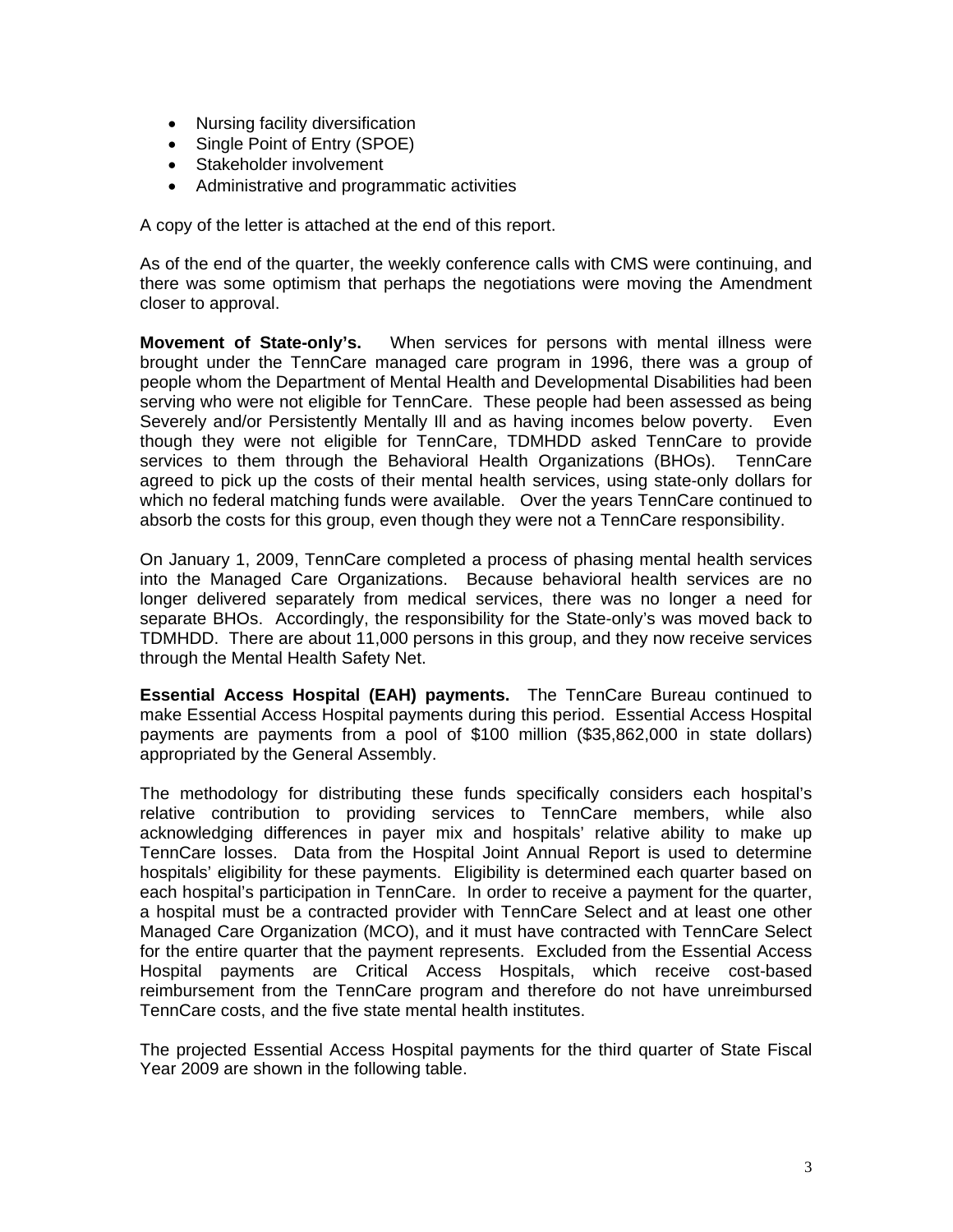| <b>Name of Hospital</b>                        |          | FY 2009      |
|------------------------------------------------|----------|--------------|
|                                                |          | 3rd Qtr. EAH |
| Regional Medical Center (The Med)              | \$       | 4,108,572.00 |
| Vanderbilt University Hospital                 | \$       | 3,572,753.00 |
| <b>Erlanger Medical Center</b>                 | \$       | 1,509,743.00 |
| University of Tennessee Memorial Hospital      | \$       | 1,244,385.00 |
| Johnson City Medical Center Hospital - Revised | \$       | 1,163,559.00 |
| Metro Nashville General Hospital               |          | 900,988.00   |
| Methodist Healthcare - Lebonheur               | \$<br>\$ | 818,063.00   |
| Parkridge Medical Center - Revised             | \$       | 665,448.00   |
| Jackson Madison County General Hospital        | \$       | 597,639.00   |
| East Tennessee Children's Hospital             | \$       | 431,937.00   |
| <b>Methodist University Healthcare</b>         | \$       | 360,765.00   |
| <b>University Medical Center</b>               | \$       | 345,747.00   |
| Fort Sanders Parkwest Medical Center - Revised |          | 340,661.00   |
| <b>Wellmont Holston Valley Medical Center</b>  |          | 316,905.00   |
| Saint Francis Hospital                         | \$\$     | 311,338.00   |
| Fort Sanders Regional Medical Center           | \$       | 301,606.00   |
| Saint Jude Children's Research                 | \$       | 295,186.00   |
| <b>Centennial Medical Center</b>               | \$       | 255,580.00   |
| Pathways of Tennessee                          | \$       | 231,906.00   |
| Wellmont Bristol Regional Medical Center       | \$       | 212,327.00   |
| <b>Tennessee Christian Medical Center</b>      | \$       | 210,440.00   |
| Saint Mary's Health System                     |          | 202,964.00   |
| Methodist Healthcare - South                   | \$<br>\$ | 199,039.00   |
| Indian Path Medical Center - Revised           | \$       | 192,255.00   |
| <b>Delta Medical Center</b>                    | \$       | 190,117.00   |
| <b>Baptist Hospital of Cocke County</b>        | \$       | 178,024.00   |
| Middle Tennessee Medical Center                | \$       | 175,350.00   |
| <b>Baptist Hospital</b>                        |          | 173,982.00   |
| Methodist Healthcare - North                   | \$\$\$   | 164,649.00   |
| Dyersburg Regional Medical Center              |          | 158,584.00   |
| <b>Baptist Memorial Hospital for Women</b>     |          | 154,517.00   |
| <b>Cookeville Regional Medical Center</b>      | \$       | 153,802.00   |
| Morristown Hamblen Healthcare System           | \$       | 153,399.00   |
| Maury Regional Hospital                        | \$       | 151,025.00   |
| <b>Community Behavioral Health</b>             | \$       | 140,499.00   |
| <b>Blount Memorial Hospital</b>                | \$       | 136,372.00   |
| <b>Bradley Memorial Hospital</b>               | \$\$     | 135,458.00   |
| Sumner Regional Medical Center                 |          | 129,117.00   |
| <b>Gateway Medical Center</b>                  |          | 128,921.00   |
| Ridgeview Psychiatric Hospital and Center      | \$       | 127,595.00   |
| <b>Northcrest Medical Center</b>               | \$       | 125,505.00   |
| Parkridge East Hospital                        | \$       | 119,405.00   |
| Sweetwater Hospital Association                | \$       | 118,255.00   |
| <b>Summit Medical Center</b>                   | \$<br>\$ | 117,511.00   |
| Baptist Memorial Hospital - Tipton             |          | 116,184.00   |
| <b>Cumberland Medical Center</b>               | \$       | 115,772.00   |
| Fort Sanders Sevier Medical Center             | \$       | 114,430.00   |
| Southern Hills Medical Center                  | \$       | 111,096.00   |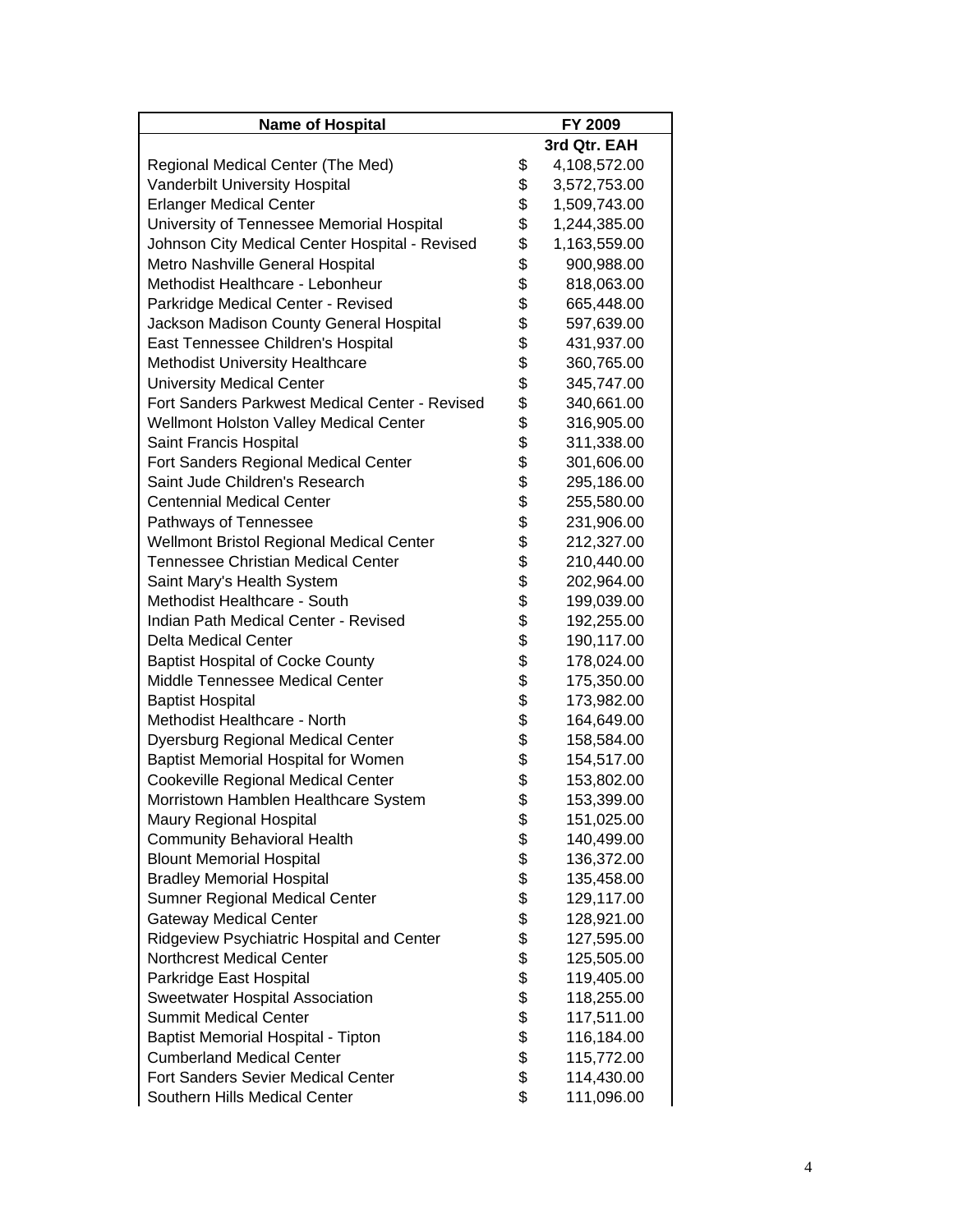| <b>Name of Hospital</b>                       |                                                            | FY 2009    |
|-----------------------------------------------|------------------------------------------------------------|------------|
| <b>Claiborne County Hospital</b>              | \$                                                         | 108,398.00 |
| Methodist Medical Center of Oak Ridge         | \$                                                         | 108,300.00 |
| Jamestown Regional Medical Center             | \$                                                         | 101,130.00 |
| Humboldt General Hospital                     | \$                                                         | 98,229.00  |
| <b>Cleveland Community Hospital</b>           |                                                            | 97,375.00  |
| Regional Hospital of Jackson                  |                                                            | 95,898.00  |
| <b>Skyline Medical Center</b>                 |                                                            | 94,357.00  |
| St. Mary's Medical Center of Campbell County  |                                                            | 90,990.00  |
| Henry County Medical Center                   |                                                            | 86,808.00  |
| <b>Stonecrest Medical Center</b>              |                                                            | 85,335.00  |
| <b>Horizon Medical Center</b>                 |                                                            | 85,265.00  |
| Hardin County General Hospital                |                                                            | 83,951.00  |
| Jellico Community Hospital                    |                                                            | 79,859.00  |
| <b>Sycamore Shoals Hospital</b>               |                                                            | 79,176.00  |
| Southern Tennessee Medical Center             |                                                            | 76,295.00  |
| Lakeway Regional Hospital                     |                                                            | 71,338.00  |
| Laughlin Memorial Hospital                    |                                                            | 68,620.00  |
| <b>Crockett Hospital</b>                      |                                                            | 67,998.00  |
| Hillside Hospital                             |                                                            | 64,865.00  |
| <b>Athens Regional Medical Center</b>         |                                                            | 63,515.00  |
| <b>Grandview Medical Center</b>               |                                                            | 60,675.00  |
| <b>River Park Hospital</b>                    |                                                            | 59,991.00  |
| <b>Bolivar General Hospital</b>               |                                                            | 59,507.00  |
| <b>Bedford County Medical Center</b>          |                                                            | 59,184.00  |
| <b>Takoma Adventist Hospital</b>              | \$\$\$\$\$\$\$\$\$\$\$\$\$\$\$\$\$\$\$\$\$\$\$\$\$\$\$\$\$ | 55,795.00  |
| <b>Scott County Hospital</b>                  |                                                            | 52,648.00  |
| United Regional Medical Center                |                                                            | 48,428.00  |
| <b>Lincoln Medical Center</b>                 |                                                            | 47,876.00  |
| McKenzie Regional Hospital                    |                                                            | 47,651.00  |
| Wellmont Hawkins County Memorial Hospital     | \$\$\$\$\$                                                 | 47,456.00  |
| Methodist Healthcare - Fayette                |                                                            | 44,323.00  |
| <b>Volunteer Community Hospital</b>           |                                                            | 41,082.00  |
| <b>Roane Medical Center</b>                   |                                                            | 40,957.00  |
| <b>McNairy Regional Hospital</b>              |                                                            | 38,583.00  |
| Unicoi County Memorial Hospital               | \$                                                         | 38,457.00  |
| Livingston Regional Hospital                  |                                                            | 37,413.00  |
| <b>Cumberland River Hospital</b>              |                                                            | 36,192.00  |
| Haywood Park Community Hospital               |                                                            | 33,621.00  |
| Baptist Memorial Hospital - Huntingdon        |                                                            | 32,038.00  |
| <b>Baptist Dekalb Hospital</b>                |                                                            | 29,191.00  |
| <b>Decatur County General Hospital</b>        |                                                            | 28,026.00  |
| <b>Gibson General Hospital</b>                |                                                            | 27,776.00  |
| Tennessee Christian Medical Center - Portland |                                                            | 25,062.00  |
| <b>Henderson County Community Hospital</b>    |                                                            | 24,081.00  |
| <b>Wayne Medical Center</b>                   |                                                            | 23,523.00  |
| <b>White County Community Hospital</b>        | <b>8888888888888888888888</b>                              | 20,722.00  |
| <b>Emerald Hodgson Hospital</b>               |                                                            | 19,775.00  |
| <b>Women's East Pavilion</b>                  |                                                            | 13,653.00  |
| Johnson City Specialty Hospital               | \$                                                         | 13,465.00  |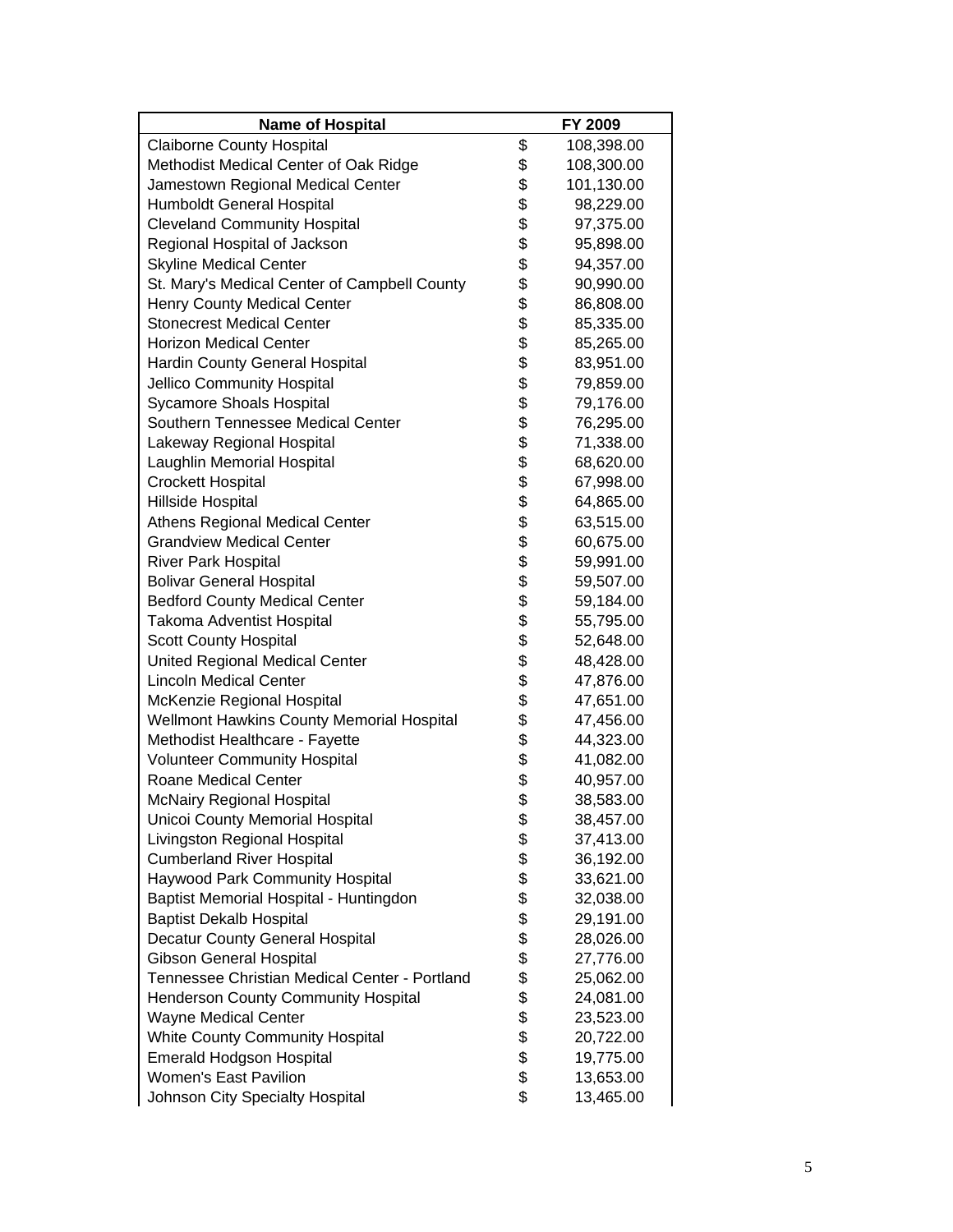| <b>Name of Hospital</b>                         | <b>FY 2009</b> |               |
|-------------------------------------------------|----------------|---------------|
| <b>Baptist Treatment Center of Murfreesboro</b> |                | 3.552.00      |
| <b>Baptist Women's Treatment Center</b>         |                | 2,220.00      |
|                                                 |                | 25,000,000.00 |

# **Reverification Status**

Due to the court's granting of the state's motion in *Daniels,* as discussed at the beginning of this report, the Bureau of TennCare and the Department of Human Services spent a great deal of time during this quarter preparing to begin reverifying the eligibility of the 154,000 *Daniels* class members, using the reverification procedures approved by CMS in 2005 and again in 2007. This process is expected to begin in the coming quarter.

# **Status of Filling Top Leadership Positions in the Bureau**

**Mollie Mennell** was appointed January 4, 2009, and serves as Deputy Director of Long Term Care responsible for program integrity and process improvement as well as the administration, policy and quality oversight of all long-term care (LTC) programs and services including Nursing Facility services, the Program of All-Inclusive Care for the Elderly (PACE), the state's 1915(c) Home and Community Based Services (HCBS) Waiver for the Elderly and Disabled, Intermediate Care Facilities for persons with Mental Retardation (ICFs/MR), and the state's three 1915(c) HCBS waiver programs for persons with mental retardation (Arlington, Statewide, and Self-Determination). Ms. Mennell brings more than eight years of state service to her new position. She has a Master's degree in Public Administration and a Bachelor of Arts degree in Political Science from the University of Tennessee, Knoxville, and is a graduate of the Tennessee Government Executive Institute

**Nita Mangum** was appointed January 5, 2009 to serve as the Deputy Director of Long Term Care for eligibility and enrollment. She is responsible for overseeing modifications to the state's long-term care (LTC) eligibility and enrollment processes and requirements as set forth in the Governor's Long-Term Care Community Choices Act of 2008. She will also serve as the primary liaison for contracted functions with the Department of Human Services pertaining to LTC categorical and financial eligibility determination and for application of post-eligibility provisions needed to establish patient liability for LTC services. Ms. Mangum has 25 years of experience in leadership, program development and operations, and change management. She has a Master of Science degree in Social Work from the University of Tennessee, Knoxville, and a Bachelor of Science degree in Sociology and Criminal Justice from the University of Tennessee, Martin, in addition to specialized training from the University of Memphis and the U.S. Department of Justice.

**Kelly Gunderson** was appointed January 15, 2009, to serve as Director of Public Affairs, responsible for overseeing public and internal communications at TennCare. She has a Bachelor of Arts degree in broadcasting from the University of Central Missouri and worked for four years as a consumer reporter and morning news anchor for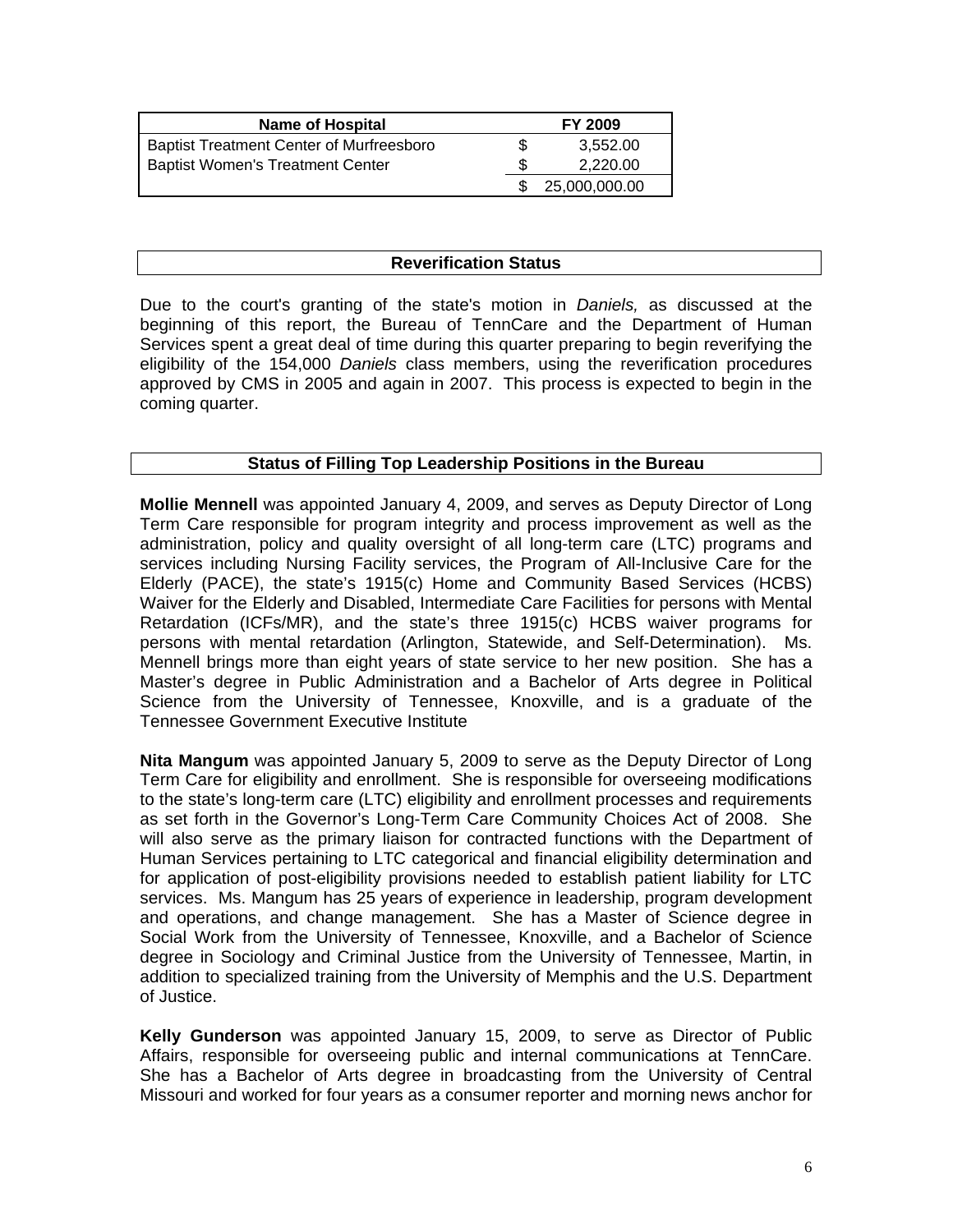KRCG-TV, a CBS affiliate in mid-Missouri. In June of 2007 she accepted an appointment as Director of Communications for Missouri State Treasurer Sarah Steelman, where she served as a spokesperson, speechwriter, and primary media contact, as well as planning all public relations outreach.

**Terrence M. Leve** was appointed March 30, 2009, to serve as General Counsel, responsible for directing and managing the legal office for the Bureau of TennCare related to compliance with the *John B.* Consent Decree, the *Grier* lawsuit, and negotiation, direction and oversight of departmental litigation in state and federal courts and administrative tribunals. Mr. Leve earned his Juris Doctorate and Bachelor of Arts degree from the University of Southern California, and possesses 17 years of progressively responsible experience serving as an executive and legal professional in an international corporate setting.

# **Number of Recipients on TennCare and Costs to the State**

At the end of the third quarter (January through March 31, 2009), there were 1,200,588 Medicaid eligible and 31,973 uninsured/uninsurable persons enrolled in TennCare, for a total of 1,232,561 persons.

TennCare spending for the third quarter of State Fiscal Year 2008-2009 is summarized in the table below.

|                             | 3rd Quarter*    |
|-----------------------------|-----------------|
| Spending on MCO services**  | \$1,007,652,550 |
| Spending on BHO services*** | \$72,393,000    |
| Spending on dental services | \$42,107,700    |
| Spending on pharmacy        | \$192,745,500   |
| services                    |                 |
| Medicare "clawback"         | \$39,780,400    |

 *\*These figures are cash basis as of Mar. 31 and are unaudited.* 

 *\*\*This figure includes Integrated Managed Care MCO expenditures.* 

*\*\*\*Although the BHOs ceased their participation in the regular MCO program effective December 31, 2008, there are still some "run-out" claims from prior quarters and TennCare continues to pay separately for behavioral health services delivered to TennCare Select enrollees.* 

# **Viability of MCOs in the TennCare Program**

# **Claims Payment Analysis**

The prompt pay requirements of T.C.A. § 56-32-226(b) mandate that each managed care organization ("MCO") and behavioral health organization ("BHO") ensure that 90 percent of clean claims for payment for services delivered to a TennCare enrollee are paid within 30 calendar days of the receipt of such claims and 99.5 percent of all provider claims are processed within 60 calendar days of receipt. TennCare's contract with its Dental Benefit Manager ("DBM") requires the DBM to also process claims in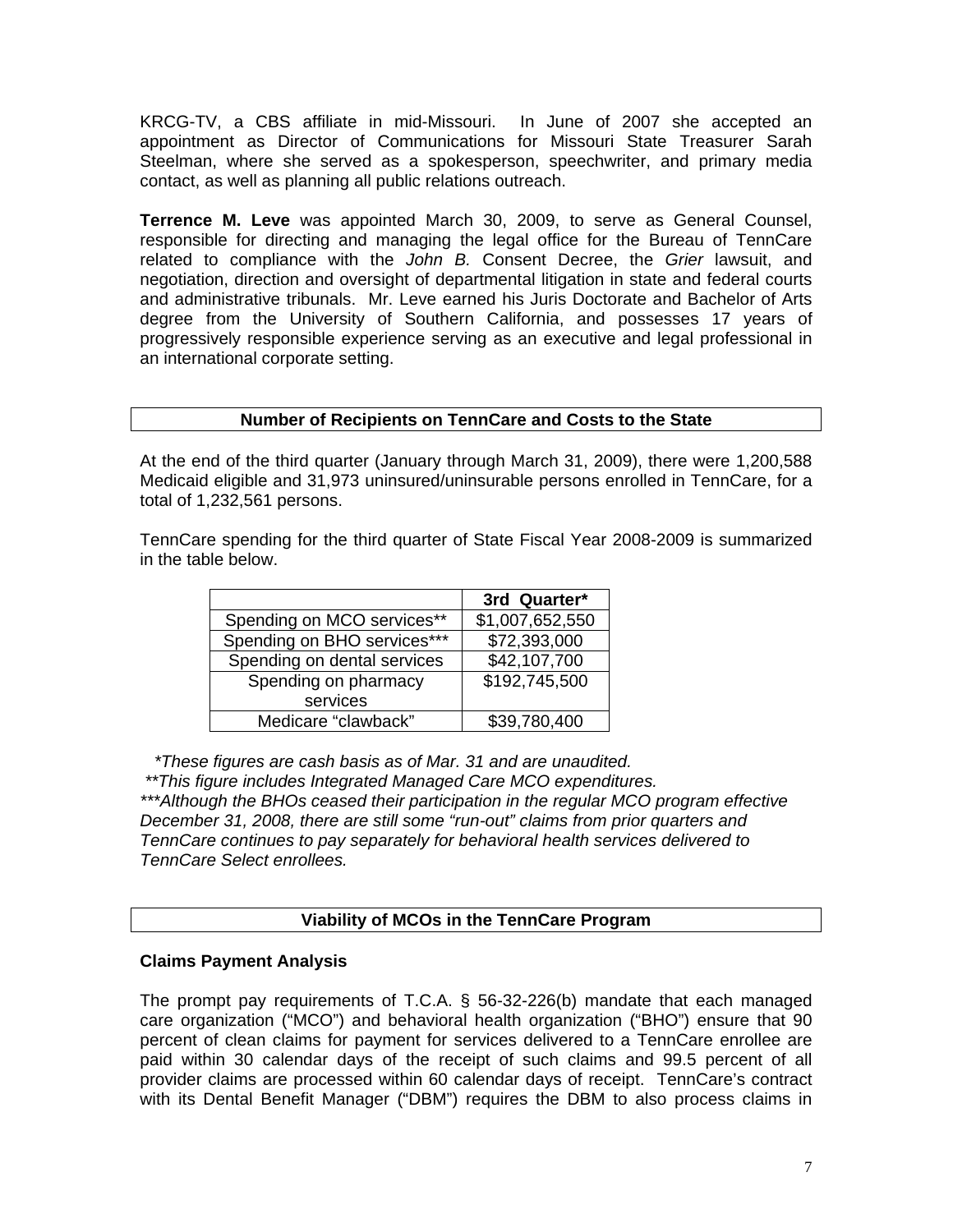accordance with this statutory standard. TennCare's contract with its Pharmacy Benefits Manager ("PBM") requires the PBM to pay 100 percent of all clean claims submitted by pharmacy providers within 10 calendar days of receipt. As stated previously in this document, the BHOs are no longer separate participants in the TennCare program, except for TennCare Select.

Prior to January 1, 2009, the Tennessee Department of Commerce and Insurance (TDCI) requested the MCOs, BHOs, DBM and PBM to submit claims data by month on a quarterly basis to test compliance with the prompt pay requirements. Starting January 1, 2009, the plans were required to submit to TDCI claims data on a monthly basis. For example, the February 2009 data was required to be submitted to TDCI no later than March 15, 2009, for analysis. The plans are required to separate their claims data by TennCare contract (i.e. East, Middle or West Grand Region) and by subcontractor (i.e. claims processed by a vision benefits manager). Furthermore, the MCOs and BHOs are required to separately identify non-emergency transportation ("NEMT") claims in the data files. TDCI then performs and reports the results of the prompt pay analyses by NEMT claim type, by subcontractor, by TennCare contract and then by total claims processed for the month.

If an MCO or BHO does not comply with the prompt pay requirements based on the total claims processed in a month, TDCI has the statutory authority to levy an administrative penalty of \$10,000 for each month of non-compliance after the first instance of noncompliance was reported to the plan. The TennCare Bureau can also assess liquidated damages pursuant to the terms of the TennCare contract. If the DBM and PBM do not meet their contractual prompt pay requirements, only the TennCare Bureau can assess applicable liquidated damages against these entities.

During the quarter ended March 31, 2009, TDCI analyzed monthly data files of all processed TennCare claims submitted by the MCOs, BHOs and the DBM during November 2008 through February 2009. During this same time period, TDCI analyzed the monthly data files submitted by TennCare's new PBM, SXC, for the months of October 2008 through February 2009. TDCI also requested data files of pended TennCare claims and paid claims triangle lags to ensure that the claims data submitted was complete and accurate.

The analyses of the claims data found the following contractors were out of compliance based on total claims processed for the month:

- Volunteer State Health Plan (VSHP) November and December 2008 and January 2009
- AMERIGROUP Tennessee January and February 2009
- $SXC$  November and December 2008 and January 2009  $(A)$

*(A)These results are preliminary. SXC has until April 17, 2009 to dispute these results.* 

TDCI will levy an administrative penalty against VSHP in the amount of \$60,000 for its failure to meet the prompt pay standards for August 2008 through January 2009. TDCI will levy an administrative penalty against AMERIGROUP. The total amount of that penalty will be calculated once AMERIGROUP is back in compliance.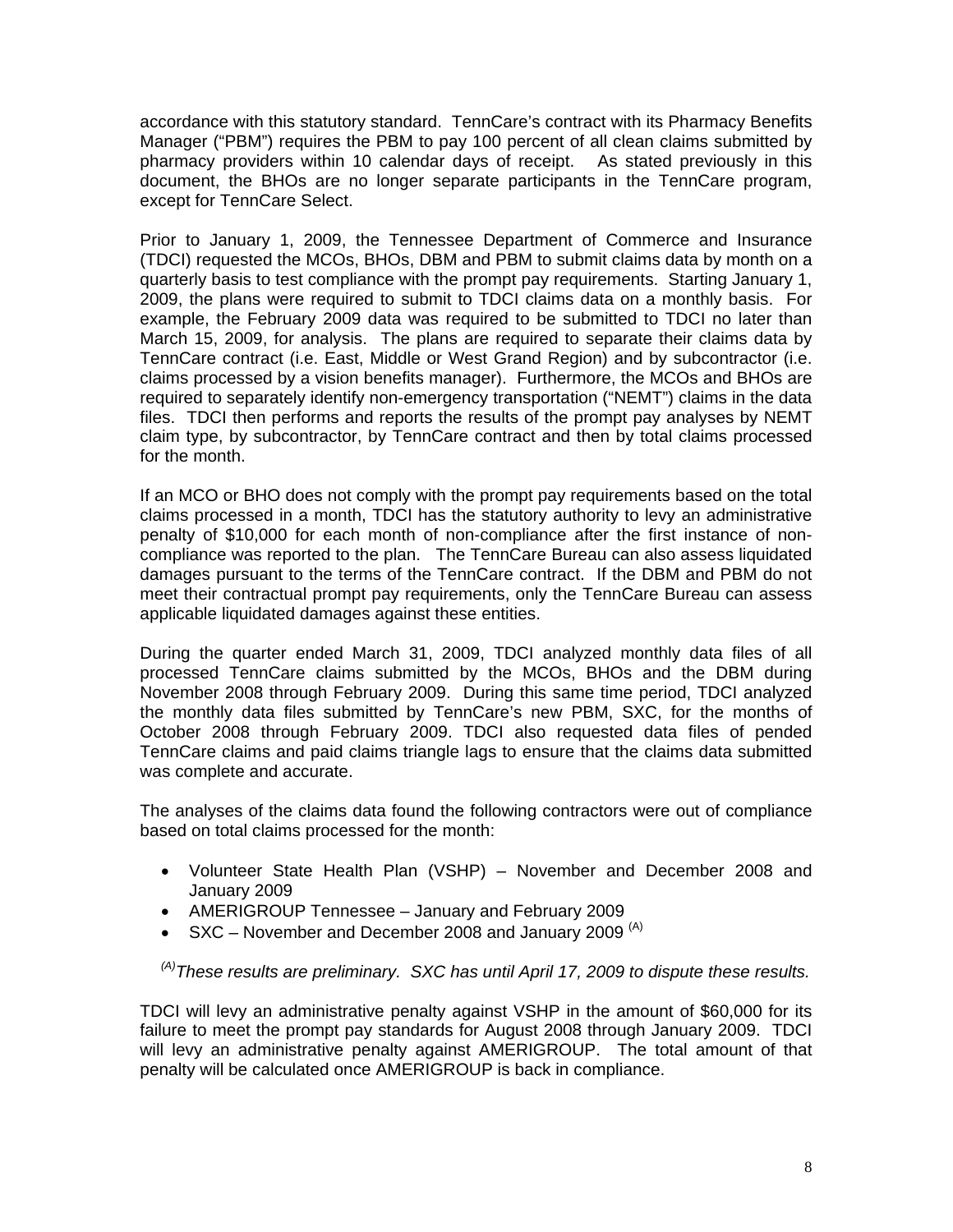# **Net Worth Requirement**

By statute, the minimum net worth requirement for each TennCare MCO and BHO is calculated based on premium revenue for the most recent calendar year. TDCI's calculations for the net worth requirement reflect payments made for the calendar year ended December 31, 2008, including payments made under the "stabilization plan." On March 1, 2009, the MCOs and BHOs submitted their NAIC 2008 Annual Financial Statement. As of December 31, 2008, TennCare MCOs/BHOs reported net worth as indicated in the table below.

|                                      | <b>Net Worth</b><br><b>Requirement</b> | <b>Reported</b><br><b>Net Worth</b> | Excess/<br>(Deficiency) |
|--------------------------------------|----------------------------------------|-------------------------------------|-------------------------|
| <b>AMERIGROUP Tennessee</b>          | 18,170,414                             | 54,588,298                          | 36,417,884              |
| UnitedHealthcare Plan<br>the<br>⊟ of | 41,501,178                             | 225,550,877                         | 184,049,699             |
| River Valley (AmeriChoice)           |                                        |                                     |                         |
| <b>Preferred Health Partnership</b>  | 6,715,961                              | 44,681,797                          | 37,965,836              |
| <b>UAHC Health Plan</b>              | 7,159,013                              | 13,099,677                          | 5,940,664               |
| Unison Health Plan                   | 6,120,722                              | 10,314,877                          | 4,194,155               |
| Volunteer (BlueCare & Select)        | 25,326,692                             | 26,856,301                          | 1,529,609               |
| <b>Premier Behavioral Systems</b>    | 3,437,659                              | 8,583,355                           | 5,145,696               |
| Tennessee Behavioral Health          | 6,735,554                              | 19,468,860                          | 12,733,306              |

**Net Worth** 

All TennCare MCOs and BHOs met their minimum net worth requirements as of December 31, 2008.

# **FINANCIAL ISSUES**:

# **Xantus Healthplan of Tennessee, Inc. (Xantus)**

On February 6, 2009, Chancery Court of Davidson County issued the Final Order Terminating the Liquidation and Discharging the Liquidator in the liquidation of Xantus Healthplan of Tennessee, Inc.

# **Tennessee Coordinated Care Network d/b/a Access MedPlus (TCCN)**

No change from previous report.

# **Universal Care of Tennessee (Universal)**

On March 3, 2009, Chancery Court of Davidson County issued the Final Order Terminating the Liquidation and Discharging the Liquidator in the liquidation of Universal Care of Tennessee, Inc.

# **Success of Fraud Detection and Prevention**

The Office of Inspector General (OIG) was established over four years ago (July 1, 2004). The mission of the OIG is: *To identify, investigate, and prosecute persons who commit fraud or abuse against the TennCare program.* The OIG staff receives case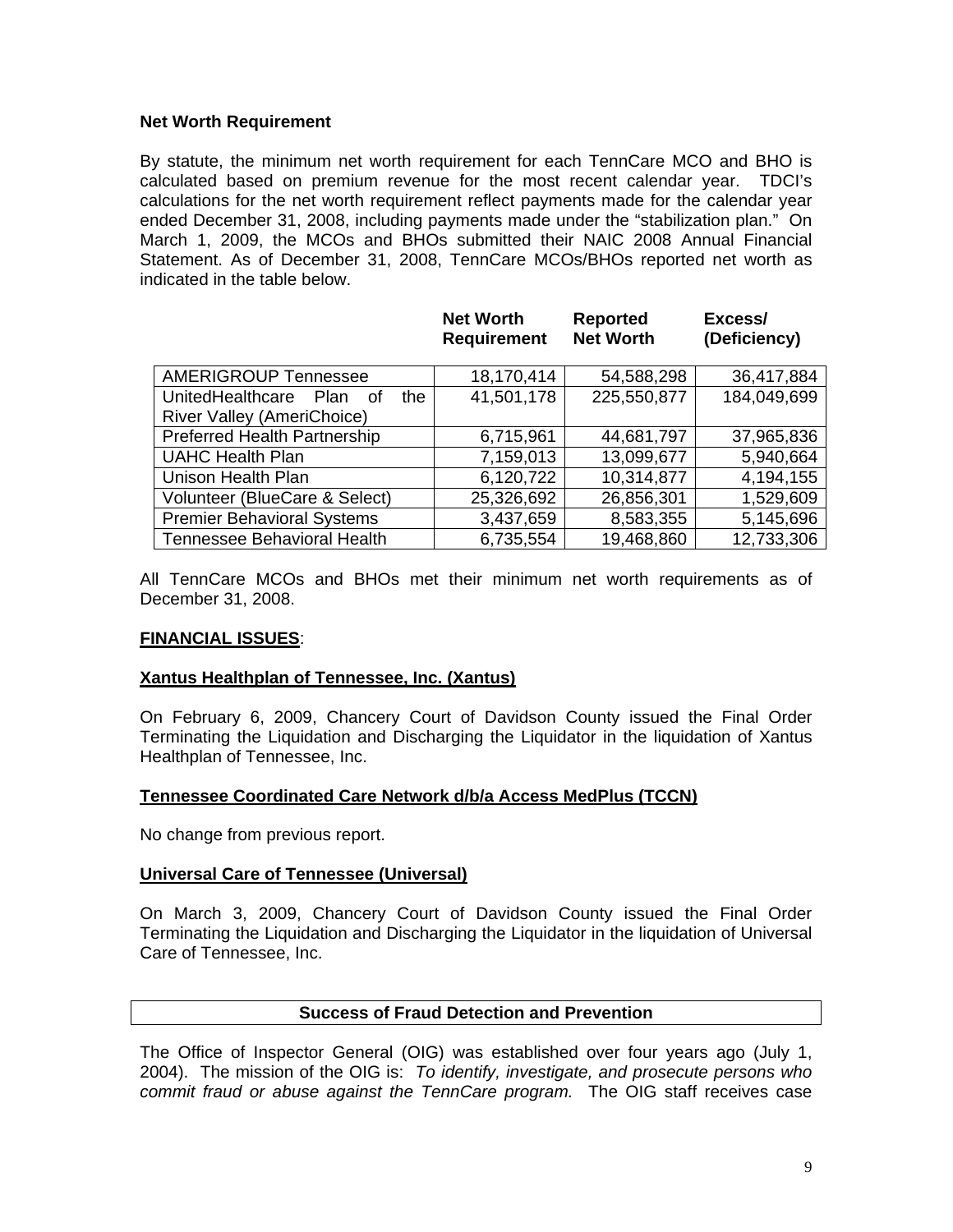information from a variety of sources including: local law enforcement, the TennCare Bureau, Health Related Boards (HRB), the Department of Human Services (DHS), other state agencies, health care providers, Managed Care Contractors (MCC), OIG data mining, and the general public via the OIG web site, fax, written correspondence, and phone calls to the OIG hotline. The statistics for the third quarter of the 2008 - 2009 fiscal year are as follows:

*NOTE: Included are the fiscal year totals (FYT) and the grand totals to date -- since the OIG was created (July 2004)* 

|                | Quarter | <b>FYT</b> | Grand<br><b>Total</b> |
|----------------|---------|------------|-----------------------|
| Cases Received | 4.041   | 17.610     | 117.928               |
| Cases Closed*  | 3.505   | 16.850     | 115,306               |

#### **Summary of Enrollee Cases**

*\*Cases are closed when there is inadequate information provided to investigate the complaint, the information has been researched and determined to be unfounded, the case was referred to another agency (as per appropriate jurisdiction), or prosecuted by the OIG and closed. This number also includes reports the OIG runs for the TennCare Bureau regarding potential fraud or abuse.* 

#### **Summary of Enrollee Abuse Cases**

|                        | Quarter | Grand              |
|------------------------|---------|--------------------|
|                        |         | Total <sup>2</sup> |
| Abuse Cases Received   | 3.396   | 49.872             |
| Abuse Cases Closed     | 1,058   | 13.399             |
| Abuse Cases Referred 1 | 2.338   | 37.320             |

<sup>1</sup> Abuse cases may be referred to the appropriate Managed Care Organization (MCO), *the TennCare Bureau, or DHS for further review.* 

 *² Totals are for the last 33 months (eleven quarterly reports)* 

| Summary of Provider Gases |         |            |              |  |
|---------------------------|---------|------------|--------------|--|
|                           | Quarter | <b>FYT</b> |              |  |
|                           |         |            | <b>Total</b> |  |
| Cases opened              |         | 46         | 1,265        |  |
| Cases closed              |         |            | 1,052        |  |
| Cases referred to TBI*    |         |            | 166          |  |
| Cases referred to HRBs**  |         |            | 95           |  |

# **Summary of Provider Cases**

*\*The OIG refers provider cases to the TBI Medicaid Fraud Unit (as per state and federal law) and assists with these investigations as requested.* 

 *\*\*Health Related Boards* 

| .           |         |            |                       |  |
|-------------|---------|------------|-----------------------|--|
|             | Quarter | <b>FYT</b> | Grand<br><b>Total</b> |  |
| Arrests     |         | 205        | 920                   |  |
| Convictions |         | 113        | 129                   |  |
| Diversions* |         | っ          | 55                    |  |

# **Summary of Arrests & Convictions**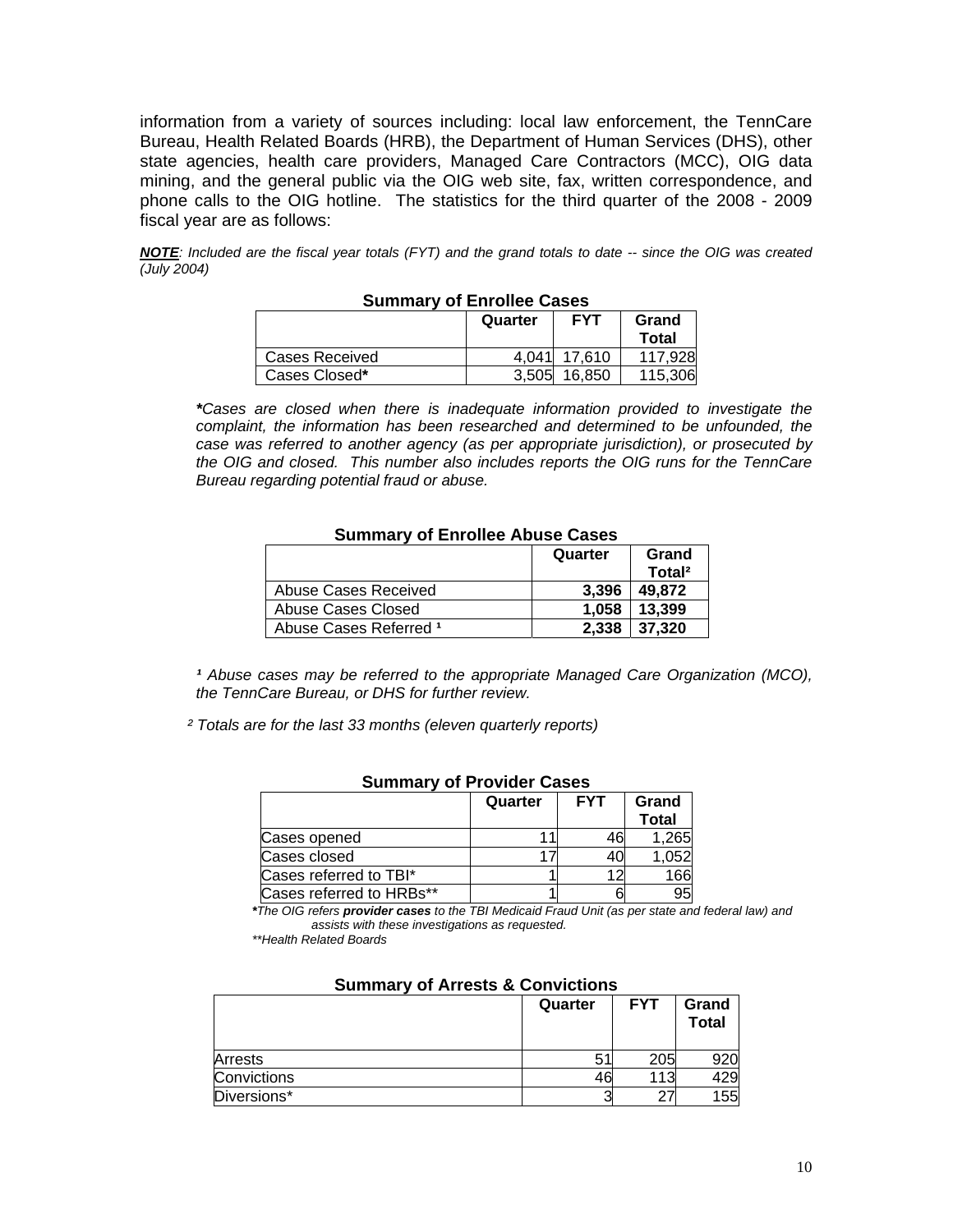**Note:** *Special Agents were in the field making arrests effective February 2005. \*Judicial Diversion: A guilty plea or verdict subject to expungement following successful completion of probation. Tennessee Code Annotated § 40-35-313 \*Pre-trial Diversion: Prosecution was suspended and if probation is successfully completed, the charge will be dismissed. Tennessee Code Annotated § 40-15-105* 

|                       | Quarter     | <b>FYT</b>  | <b>Grand Total</b> |  |  |
|-----------------------|-------------|-------------|--------------------|--|--|
| <b>Fines</b>          | \$23,750,00 | \$70,700,00 | \$220.761.50       |  |  |
| Court Costs & Taxes   | \$4.314.58  | \$20,529.48 | \$83,362.59        |  |  |
| Restitution (ordered) | \$24,816.17 | \$90,547.94 | \$1,206,308.95     |  |  |
| Drug Funds            | \$353.00    | \$6,660.00  | \$35,214.50        |  |  |

# **Court Fines & Costs Imposed**

The OIG aggressively pursues enrollees who have apparently committed fraud or abuse against the TennCare program. The primary criminal case types are: drug cases (drug diversion, drug seekers, doctor shopping, and forging prescriptions), reporting a false income, access to other insurance, and ineligible individuals using a TennCare card.

| Category                     | <b>Number</b> |
|------------------------------|---------------|
| Drug Diversion/Forgery RX    | 321           |
| Drug Diversion/Sale RX       | 315           |
| Access to Insurance          | 55            |
| Doctor Shopping              | 70            |
| <b>Operation Falcon III</b>  | 32            |
| <b>Operation Falcon IV</b>   | 16            |
| False Income                 | 43            |
| Ineligible Person Using Card | 16            |
| Living Out Of State          | 13            |
| <b>Asset Diversion</b>       | 7             |
| <b>Theft of Services</b>     | 10            |
| <b>ID Theft</b>              | 19            |
| Aiding & Abetting            | 3             |
| <b>GRAND TOTAL</b>           |               |

### **Arrest Categories**

#### **TennCare Case Referrals & Recoupments**

| Recoupment 1                        | Quarter<br>\$41,068.62 | <b>FYT</b><br>\$1.475.237.28 | <b>Grand Total</b><br>\$1,545,840.27 |
|-------------------------------------|------------------------|------------------------------|--------------------------------------|
| Recommended TennCare Terminations 2 | 2.078                  | 12.699                       | 46.996                               |
|                                     |                        |                              |                                      |
| <b>Potential Savings3</b>           | \$6,965,372.80         | \$42,566,540                 | \$165,143,760.80                     |

#### **Footnotes for the** *TennCare Case Referrals and Recoupments* **table**

 **1** The total in the last column reflects dollars collected by the OIG and sent to the TennCare Bureau from February 15, 2005, (when a Fiscal Manager and an attorney joined the OIG staff to facilitate and document this process) through March 31, 2009.

 **2** Enrollee recommendations sent to the TennCare Bureau for consideration based on reports run from *file net* (i.e. Prisoner Report, State Wage Report, the Deceased Report, the Department of Human Resources Report, and the PARIS Report).

 **3** There were 2,078 enrollee terminations *recommended* by the OIG to the TennCare Bureau for their review during the first quarter. The TennCare Bureau uses \$3,351.96 as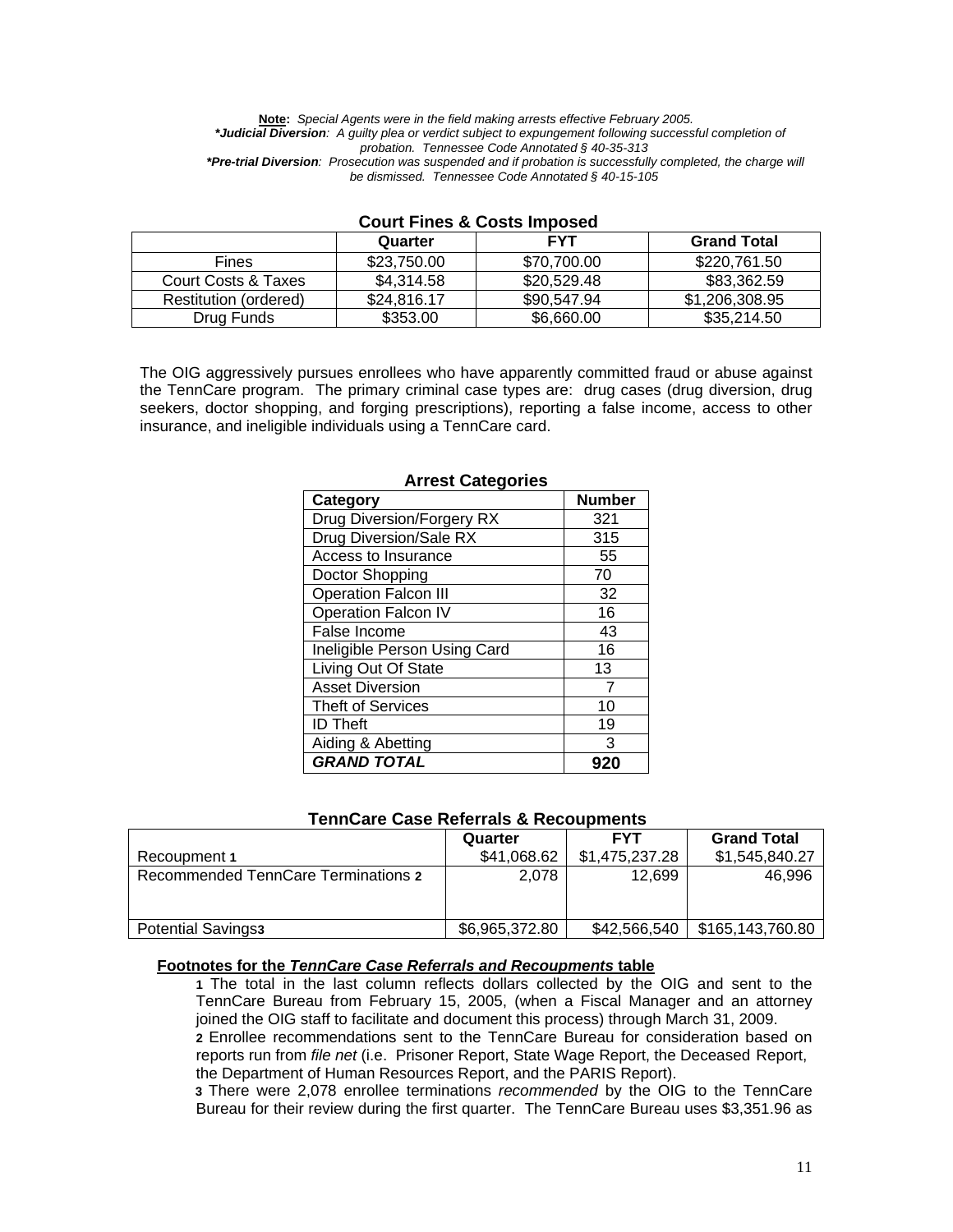the average annual cost per enrollee for MCO, Pharmacy, BHO, and Dental services (effective FY 08-09).

# **Investigative Sources**

|                       | Quarter | <b>FYT</b> | Grand<br><b>Total</b> |
|-----------------------|---------|------------|-----------------------|
| OIG Hot Line          | 854     | 2,568      | 19,978                |
| OIG Mail Tips         | 52      | 152        | 3,202                 |
| OIG Web Site          | 258     | 904        | 6,857                 |
| <b>OIG Email Tips</b> | 151     | 440        | 2,902                 |

#### **Other Investigative Sources for this Quarter**

| Fax73 |  |
|-------|--|
|       |  |

#### **Case Types for this Quarter (***sample***)**

| Drug Diversion406              |  |
|--------------------------------|--|
|                                |  |
| Income/Other Assets747         |  |
| Using Another Person's Card 31 |  |
|                                |  |
|                                |  |
|                                |  |
| Dr. Shopping253                |  |
|                                |  |

# **The Office of Inspector General participated in the following activities during the second quarter:**

**Meetings with Law Enforcement Officials and other State Agencies:**

\*Various Judicial Task Forces, District Attorneys, and Sheriffs & Chiefs of Police \*TBI Drug Diversion Task Force

\*Middle Tennessee Law Enforcement Committee (in Brentwood)

\*FBI National Academy Graduates – Regional Meeting in Nashville

\*Law Enforcement Accreditation Coalition of Tennessee (LEACT)

\*MCC Roundtable

\*Regional Drug Diversion Task Force at the TBI

# **Media:**

\*Interview and article by the *Commercial Appeal*, Memphis newspaper \*Electronic and print media throughout the State of Tennessee

# **Training:**

\*FBI National Academy Retraining Session - Nashville

\*Accounting CEU classes – Fiscal Manager

\*Edison Training

\*Leadership Middle Tennessee

\*TIES Training – Nashville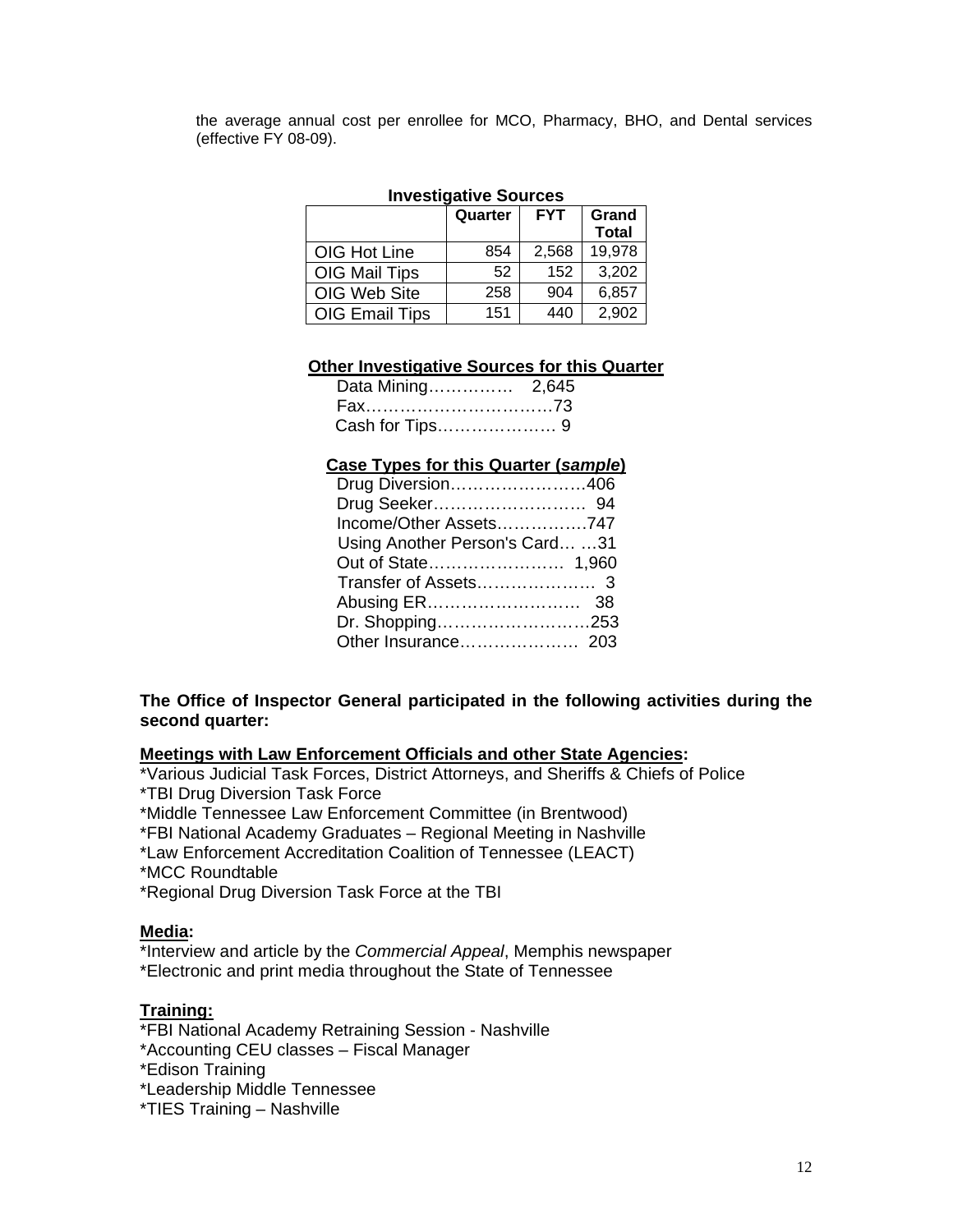\*TIBRS Training – Memphis \*West Tennessee Drug Diversion Task Force \*POST certified training for all Commissioned personnel

# **Other OIG Activities**:

\*The OIG reached a benchmark this quarter – the  $900<sup>th</sup>$  arrest occurred for TennCare Fraud.

\*A mock accreditation on-site was held for the OIG. Three law enforcement professionals who are Accreditation Managers at their agency, reviewed the CALEA files and documentation to support compliance to determine the OIG's readiness for a formal on-site for re-accreditation scheduled for this summer. The assessors were very complementary of the OIG's compliance with the standards. **The OIG is the only Office of Inspector General agency that has achieved international law enforcement accreditation**.

\*The OIG staff continues to work with the state's contractor, Medstat, to produce and review fraud and abuse detection reports. The OIG generates proactive reports for identifying TennCare fraud. Targeted queries are generated on a routine basis. The goal behind these reports and queries is to assist with a successful OIG investigation and prosecution of individuals who have violated the law as it pertains to TennCare fraud.

 \*Two employee vacancies occurred during this quarter: One transferred to another State agency and the other passed away.

\*Training continued for OIG personnel during this quarter. The Special Agents started their annual In-Service training that includes POST required courses, instruction regarding new policies and procedures, all qualifications with approved weapons, a legal update, accreditation updates, etc.

\*All CEU training began for OIG "professional" staff members, i.e. attorneys, an accountant, registered nurses, and information technology personnel.

\*All personnel completed an on-line training regarding the topic of **"***Ethics***"**.

\*The Inspector General is participating in the 2008 – 2009 *Leadership Middle Tennessee* class.

\*The OIG Legal Division continues to assist OIG staff members by providing legal advice on issues including how to meet the requirements of various statutes and drafting and reviewing documents that have legal implications. The Legal Division facilitates the case preparation process and works closely with various District Attorneys toward a successful prosecution of OIG cases. They review all legal matters of the OIG.

\*The Inspector General and the Deputy Inspector General over Criminal Investigations have continued to make visits to various Tennessee counties. In each jurisdiction visited, there is a courtesy call to the Sheriff and Chief of Police. The goal is to continue to solidify the collaboration between local law enforcement and the OIG. More visits are planned for the next quarter. İ

\*The *Doctor Shopping* legislation (approved by the Governor and the General Assembly, June 2007) has generated 70 arrests as of this writing for Doctor Shopping.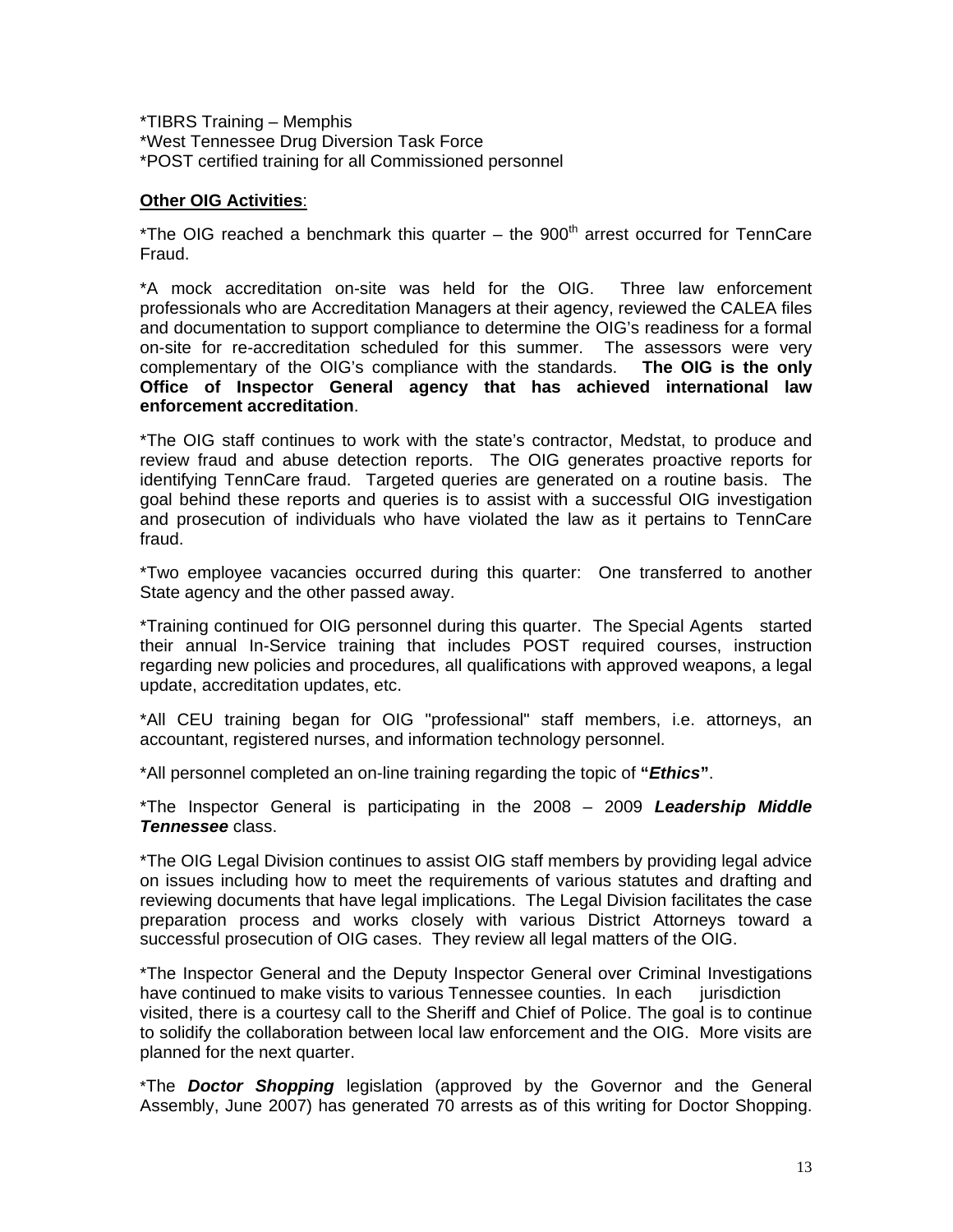The OIG continues to mail letters and posters and provide presentations to notify licensed medical providers and law enforcement agencies in the state about this new law. As a result, positive feedback has been received.

# *Case Narrative EXAMPLES*

The following are a few examples of TennCare fraud investigations, arrests, and prosecutions conducted by the Office of Inspector General during the third quarter, FY 2008 – 2009:

Six people were charged with TennCare fraud in **Coffee County** in a roundup stemming from an undercover investigation targeting individuals selling prescription drugs.

A **Cumberland County** woman was arrested for the second time in four months for TennCare Fraud involving *doctor shopping*. She was indicted on two counts of fraudulently using TennCare to obtain Lortab. She failed to disclose to her doctor she had seen other physicians within a 30 day period and received prescriptions for the same or similar controlled substance.

A woman from **Montgomery County** was charged with TennCare fraud for allegedly lying to the state to obtain TennCare. She apparently under-reported her income so she could be enrolled in the TennCare program.

A **Pickett County** woman was arrested a second time for TennCare fraud involving the resale of a prescription medication – Percocet. In her previous arrest, she was charged with selling Oxycontin to an undercover agent.

TennCare fraud charges were lodged against six people in **Warren County** in a roundup stemming from an undercover investigation. Drugs involved were: a generic for Dilauded and Hydrocodone.

A woman from **Alabama** was charged with TennCare fraud by deliberately giving false statements regarding her address and state of residence during her recertification interview regarding her eligibility to receive TennCare benefits. She was arrested by the OIG in 2008 for obtaining a prescription for Hydrocodone by means of a false statement.

A **Monroe County** woman was charged with TennCare fraud by altering a prescription for Lortab and attempted to have TennCare pay for it.

A **Davidson County** woman was arrested for posing as an employee of a doctor's office and calling in prescription to a pharmacy to obtain Hydrocodone on two separate occasions. She apparently used her daughter's TennCare benefits to pay for the first prescription and attempted to use it for the second one.

# **Plans for next quarter**:

- a. Continue to exchange information with local, state, and federal government agencies.
- b. Continue to work with Medstat to improve reports that would assist with the data mining function of the OIG.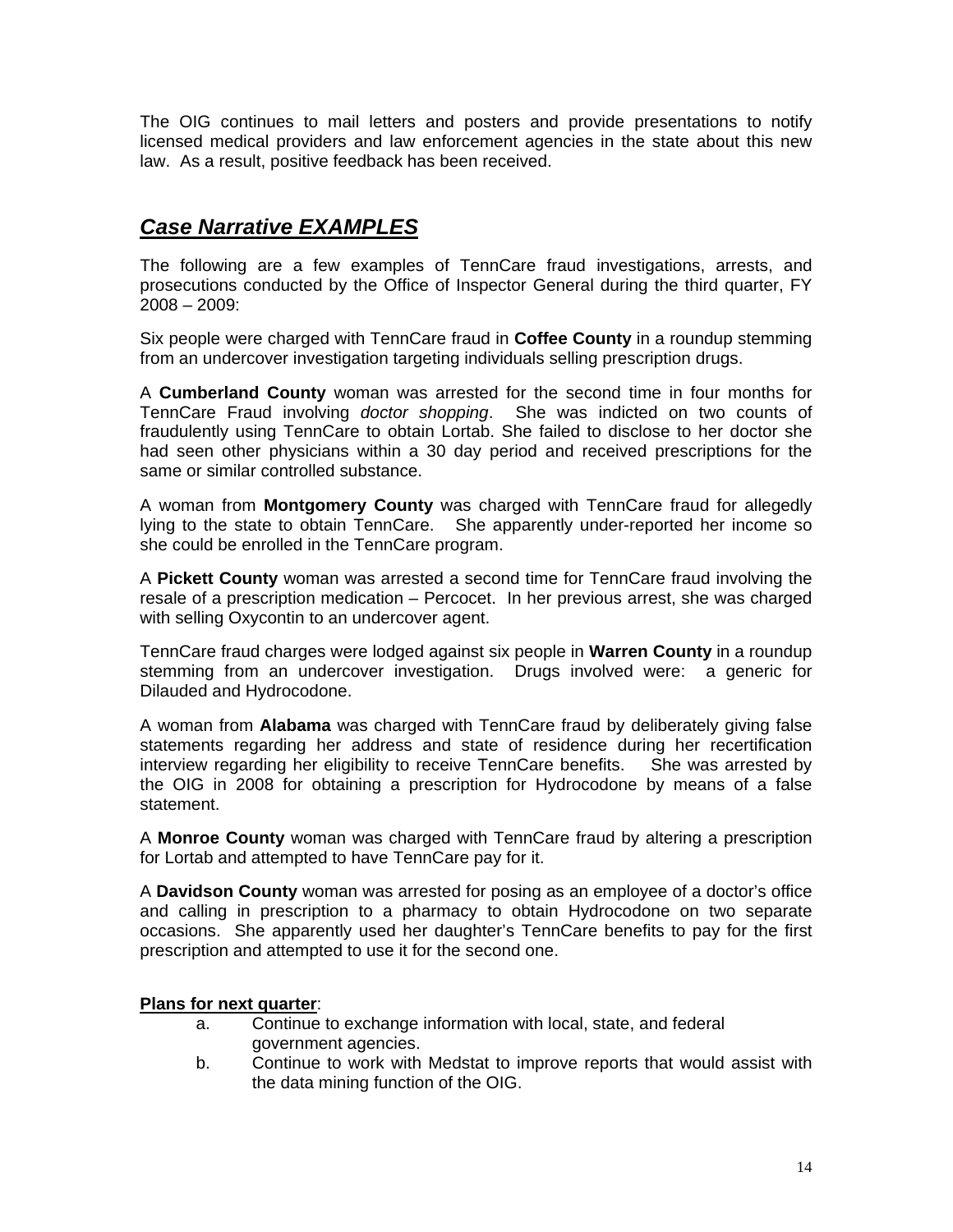- c. Provide presentations and training for interested parties regarding TennCare fraud and the role of the OIG.
- d. Continue staff training and develop best practices.
- e. Continue to track the *Tips for Cash* pay incentive program for information that leads to a successful conviction for TennCare fraud. This program is a result of legislation from the 104th General Assembly.
- f. Continue the process for re-accreditation (a three year process). The OIG was accredited in November 2006. The re-accreditation on-site and review will occur in the 2009-2010 fiscal year.
- g. Continue using the Doctor Shopping Law on investigations regarding suspected chronic abusers of the TennCare program.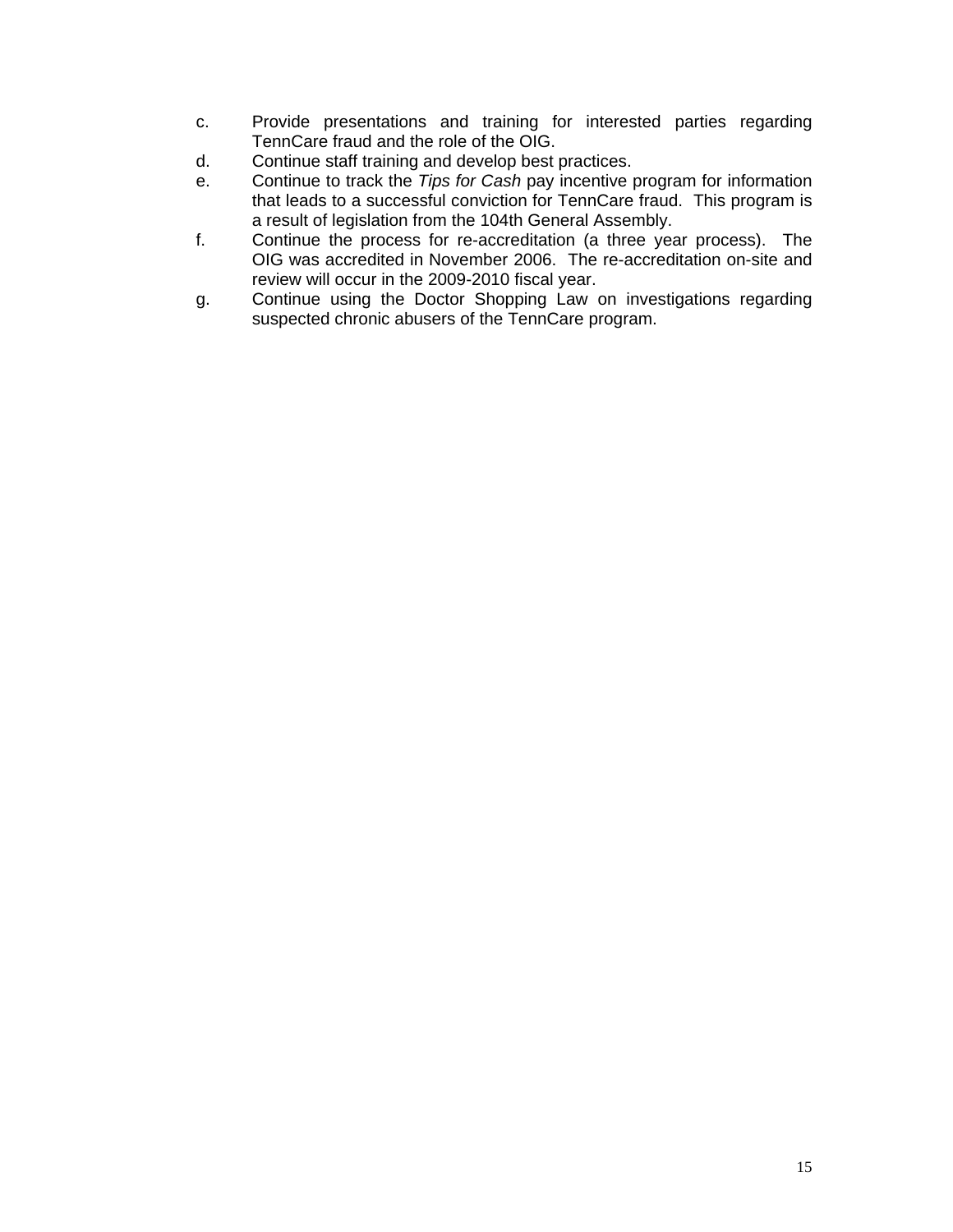

#### **STATE OF TENNESSEE BUREAU OF TENNCARE** DEPARTMENT OF FINANCE AND ADMINISTRATION 310 Great Circle Road **NASHVILLE, TENNESSEE 37243**

# **MEMORANDUM**

TO:

The Honorable Ron Ramsey, Speaker of the Senate The Honorable Kent Williams, Speaker of the House of Representatives

The Honorable Members of the TennCare Oversight Committee The Honorable Members of the Joint Committee on Long-Term Care Oversight

Darin J. Gordon, Director, Bureau of TennCare **FROM:** 



**SUBJECT:** Long-Term Care Community Choices Act of 2008

DATE: February 20, 2009

As you may know, the Bureau of TennCare has been hard at work since the summer on implementing various aspects of the Long Term Care Community Choices Act of 2008, passed unanimously by the General Assembly We are building a new program, and we have given it a name. We are calling it the CHOICES last year. program, to emphasize the priority that we are placing on making choices available to Tennesseans in need of long-term care.

Although we have been reporting on our progress in the Quarterly Reports that we file with the TennCare Oversight Committee and the Fiscal Review Committee every three months, we thought you might be interested in an overview of our accomplishments to date. These activities can be grouped in seven general areas.

1. Amendment to the TennCare Section 1115 waiver. One of our first steps was the development of an amendment to the TennCare waiver to include all of the components of the Act that require federal approval to implement. This amendment is referred to as "Amendment 7." We sent a concept paper for Amendment 7 to CMS in early July, and we followed that up with a visit to CMS staff in Baltimore in August to discuss the amendment and to make CMS aware of the deadline under which we have been operating. We requested approval by December 31, 2008, in order to be able to implement Amendment 7 by July 1, 2009.

CMS responded to our request for a quick approval by beginning a series of weekly phone conferences with our staff in September, with the purpose being to keep the lines of communication open and to work on problems and issues as they came up. We have been very engaged in these conference calls and have followed up quickly regarding any requested information. In an effort to bring conclusion to any remaining issues, we had an additional in-person meeting in January to meet with the various federal review team members.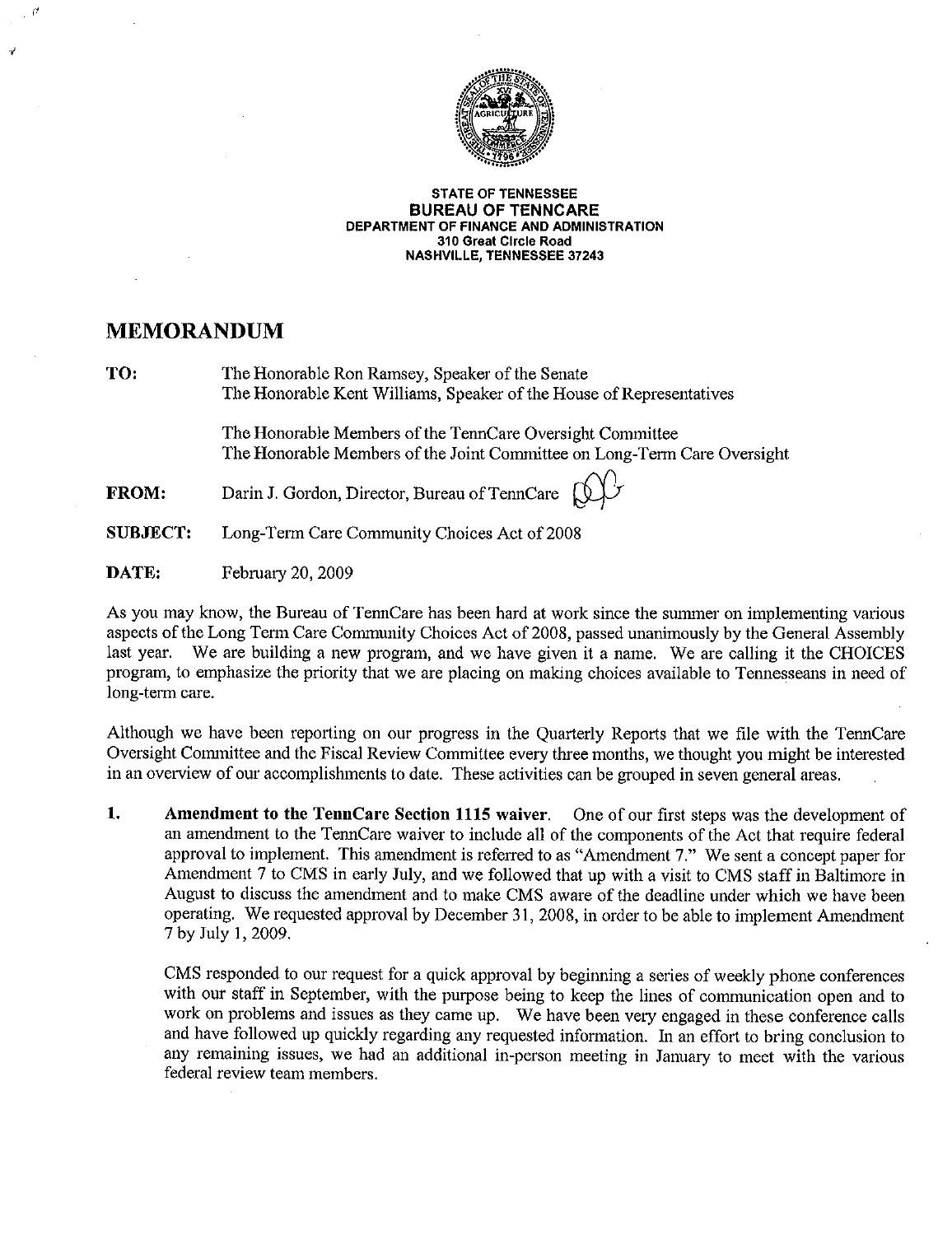Long-Term Care Community Choices Act of 2008 February 20, 2009 Page 2 of 3

> The weekly phone conferences are continuing. Last week CMS sent us drafts of several large sections of the Special Terms and Conditions, or STCs, and they sent another section this week. Since the STCs are the "heart" of the approval document, we believe we may be moving close to completion of this critical step.

 $2.$ Amendment of the Section 1915(c) HCBS waiver. The Long Term Care Community Choices Act of 2008 envisioned making Home and Community Based Services, or HCBS for short, available to more people. We did not want to wait until Amendment 7 was approved to add new persons, however. For many years we have had a Section 1915(c) HCBS waiver for persons who are elderly and persons who have disabilities. This waiver covers an array of HCBS for people who would otherwise qualify for TennCare-reimbursed Nursing Facility care. This waiver will be subsumed under Amendment 7 when the CHOICES program is implemented.

At the beginning of the state fiscal year, the Section 1915(c) HCBS waiver had an enrollment cap of 3,700 people. We requested an amendment to the waiver to be able to add 2,300 more people, for a total of 6,000, and in September we were notified that our request had been approved. Over half of the new spaces in the waiver have been filled, and we are continuing to receive applications every week. Nearly 5,000 Tennesseans have received HCBS during the current program year which began on October 1, 2008.

Streamlining eligibility. One of the issues often mentioned as an obstacle to receipt of HCBS is the 3. eligibility determination process. We have been working with the Department of Human Services to streamline this process by eliminating unnecessary paperwork wherever we can. SSI eligibles are a case in point. We know that SSI eligibles have incomes below the SSI federal benefit level and that their income and assets have already been verified by the Social Security Administration. There is no need for the state to require a new application or to take several weeks to check their financial eligibility again, so these processes have been eliminated. SSI eligibles can now, be enrolled almost immediately if they meet the medical criteria.

TennCare determines medical (or level of care) eligibility for HCBS. For years, this has been a paperbased process, which requires that applications be completed by Area Agencies on Aging and Disability and faxed, mailed, or delivered to TennCare. TennCare is in the process of testing a new online system that, going forward, will allow these applications to be submitted and reviewed electronically. This will facilitate even more timely review and approval of medical eligibility, so that HCBS can begin faster.

- 4. Nursing facility diversification. The Long-Term Care Community Choices Act of 2008 has as its goal changing the balance of long-term care services so that there will be more HCBS available to people who need long-term care. Nursing Facilities are perfectly situated to assist in the expansion of HCBS. Responding to the Governor's and the General Assembly's interest in helping existing Nursing Facilities "gear up" to be ready for this change, we sent out Requests for Proposals (RFPs) to TennCare-participating Nursing Facilities to ask for their identification of projects that would help them make the necessary modifications to be ready for CHOICES, and to diversify their businesses by beginning to deliver the same kinds of quality care they deliver in their facilities in people's home as well. As of today, we have awarded more than \$2.7 million to 26 Nursing Facilities for projects that will help them prepare to deliver HCBS such as adult day care, personal care, and homemaker services.
- 5. Single Point of Entry. An innovative component of the Long-Term Care Community Choices Act of 2008 was the establishment of a Single Point of Entry (SPOE) for persons in need of long-term care. We have been working with the Area Agencies on Aging and Disability to set up this system. When